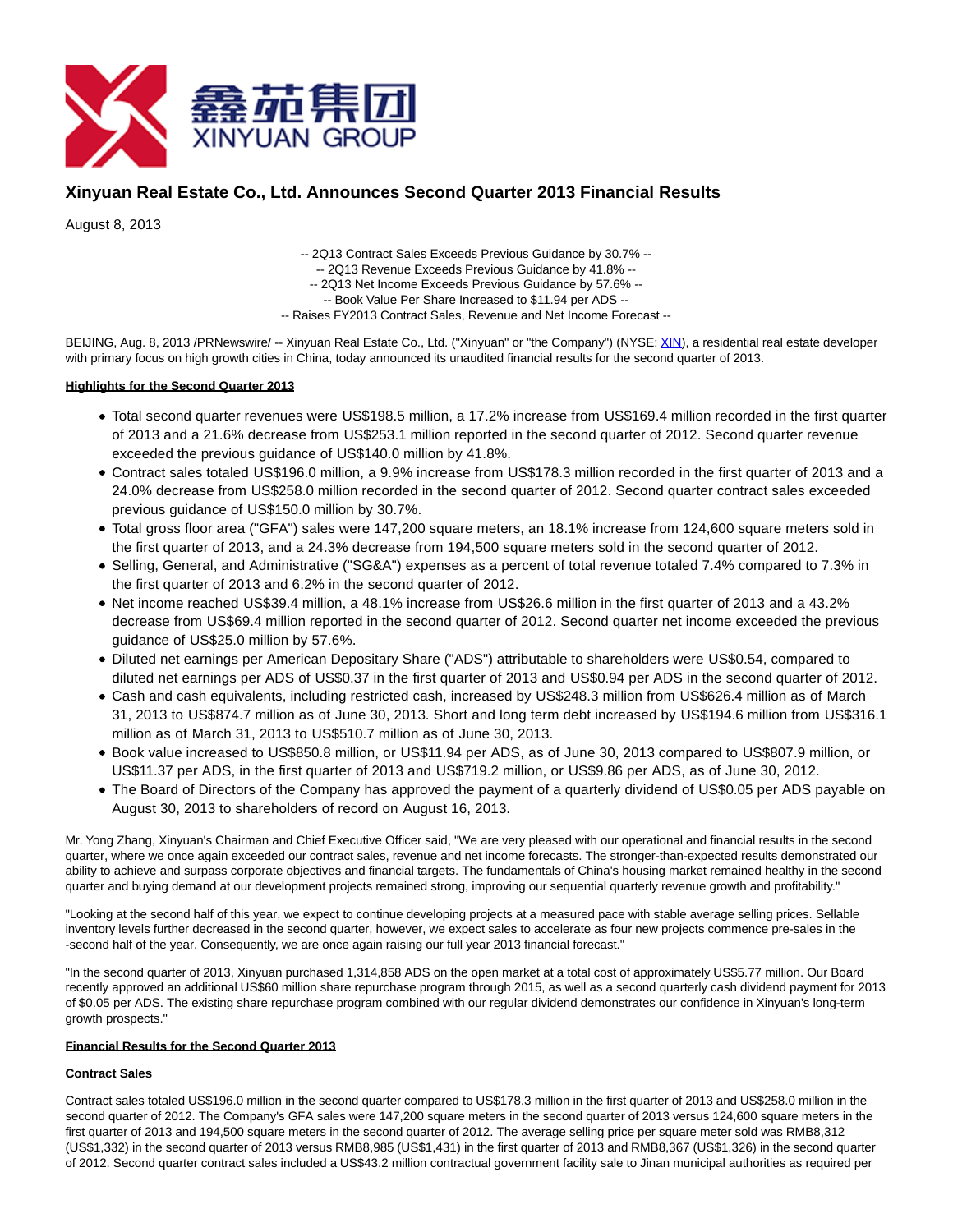the original land bidding documents of nearly 46,600 square meters at a price of RMB5,789 (US\$927) per square meter.

# **Breakdown of GFA Sales and ASP's by Project**

|                                 | Q2 2012        |               | Q1 2013          |             | Q2 2013    |             | <b>Unsold</b>                                     |
|---------------------------------|----------------|---------------|------------------|-------------|------------|-------------|---------------------------------------------------|
|                                 | <b>GFA</b>     | ASP           | <b>GFA</b>       | ASP         | <b>GFA</b> | <b>ASP</b>  | <b>GFA</b>                                        |
| Project                         |                |               |                  |             |            |             | $(m2 000)(Rmb)(m2 000)(Rmb)(m2 000)(Rmb)(m2 000)$ |
| Chengdu Splendid I              | 3.4            | 5,739 3.8     |                  | $5,899 -$   |            |             | 0.5                                               |
| Chengdu Splendid II             | 20.8           | 6,905 0.4     |                  | 16,563-     |            |             |                                                   |
| Zhengzhou Modern City           | 12.2           | 8,399 1.7     |                  | 17,4270.4   |            | 15,2641.0   |                                                   |
| Zhengzhou Royal Palace          | 18.6           | 10,05817.2    |                  | 9,093 18.6  |            | 9,269 14.7  |                                                   |
| Zhengzhou Century East A        | $\blacksquare$ |               | 19.4             | 9,209 27.2  |            | 10,45118.2  |                                                   |
| Zhengzhou Century East B        | 21.1           | 8,503 21.1    |                  | 8,822 3.9   |            | 15,03011.1  |                                                   |
| Kunshan Intl City Garden        | 17.8           | 7,942 18.3    |                  | 8,519 3.8   |            | 9,378 16.8  |                                                   |
| Suzhou Intl City Garden         | 27.5           | 10,7160.1     |                  | 10,2120.2   |            | 11,6691.1   |                                                   |
| Xuzhou Colorful Garden          | 0.3            | $6,554 - 1.0$ |                  | 6,378 1.4   |            | 7,555 1.3   |                                                   |
| Jinan Xinyuan Splendid          | 33.8           | 7,783 40.8    |                  | 8,764 91.0  |            | 7,062 208.2 |                                                   |
| Zhengzhou Yipinxiangshan II36.2 |                | 7,192 2.6     |                  | 10,7920.6   |            | 11,4711.9   |                                                   |
| <b>Others</b>                   | 2.8            |               | 0.2 <sub>0</sub> |             | 0.1        |             | 3.3                                               |
| Total                           | 194.5          | 8,367 124.6   |                  | 8,985 147.2 |            | 8,312 278.1 |                                                   |

#### **Revenue**

In the second quarter of 2013, the Company's total revenue was US\$198.5 million compared to US\$169.4 million in the first quarter of 2013 and US\$253.1 million in the second quarter of 2012.

#### **Gross Profit**

Gross profit for the second quarter of 2013 was US\$69.9 million, or 35.2% of revenue, compared to a gross profit of US\$55.7 million, or 32.9% of revenue, in the first quarter of 2013 and a gross profit of US\$77.5 million, or 30.6% of revenue, in the second quarter of 2012.

The improvement of gross profit as a percentage of revenue over previous periods was largely due to lower total project cost estimates on the Company's Chengdu Splendid II, Kunshan International City Garden, and Zhengzhou Modern City projects. These mature projects are near completion, and the Company has reached favorable settlements with contractors. The Company also increased total project revenue estimates on the Jinan Xinyuan Splendid and Zhengzhou Century East A & B projects to reflect higher than expected selling prices in recent quarters.

#### **Selling, General and Administrative Expenses**

SG&A expenses were US\$14.7 million for the second quarter of 2013 compared to US\$12.4 million for the first quarter of 2013 and US\$15.8 million for the second quarter of 2012. As a percentage of total revenue, SG&A expenses were 7.4% compared to 7.3% in the first quarter of 2013 and 6.2% in the second quarter of 2012.

#### **Net Income**

Net income for the second quarter of 2013 was US\$39.4 million compared to US\$26.6 million for the first quarter of 2013 and US\$69.4 million for the same period in 2012. Net margin was 19.8%, compared to 15.7% in the first quarter of 2013 and 27.4% in the second quarter of 2012. Diluted earnings per ADS were US\$0.54, compared to US\$0.37 per ADS in the first quarter of 2013 and to US\$0.94 per ADS in the same period in 2012. Second quarter 2013 net income included a US\$9.0 million income tax benefit realized on the expiration of a five year statute of limitations period.

# **Balance Sheet**

As of June 30, 2013, the Company reported US\$874.7 million in cash and cash equivalents (including restricted cash) compared to US\$626.4 million as of March 31, 2013 mainly from the Company's newly issued US\$200 million bond proceeds. Total debt outstanding was US\$510.7 million, an increase of US\$194.6 million compared to US\$316.1 million at the end of the first quarter of 2013. The value of the Company's real estate property under development at the end of the second quarter was US\$605.7 million compared to US\$620.2 million at the end of the first quarter of 2013.

#### **Project Status**

Below is a summary table of projects that were active in the second quarter of 2013.

|                       | IGFA                                                                                  |       | <b>IContract Sales</b> | <b>IProject</b>     |             |                        |  |
|-----------------------|---------------------------------------------------------------------------------------|-------|------------------------|---------------------|-------------|------------------------|--|
|                       | (m <sup>2</sup> 000)                                                                  |       | (US\$ million)         |                     |             | <b>Cost % Complete</b> |  |
| Project               | Total Total Sold to date Total (1996)<br>Active Projects Sold to date Active Projects |       |                        | Sales to date %Sold |             |                        |  |
| Chengdu Splendid I    | 231.7                                                                                 | 231.2 | 198.9                  | 196.3               |             | 98.7% 99.5%            |  |
| Chengdu Splendid II   | 217.0                                                                                 | 217.0 | 235.5                  | 235.3               |             | 99.9% 98.2%            |  |
| Zhengzhou Modern City | 226.4                                                                                 | 225.4 | 311.9                  | 309.8               | 99.3% 99.0% |                        |  |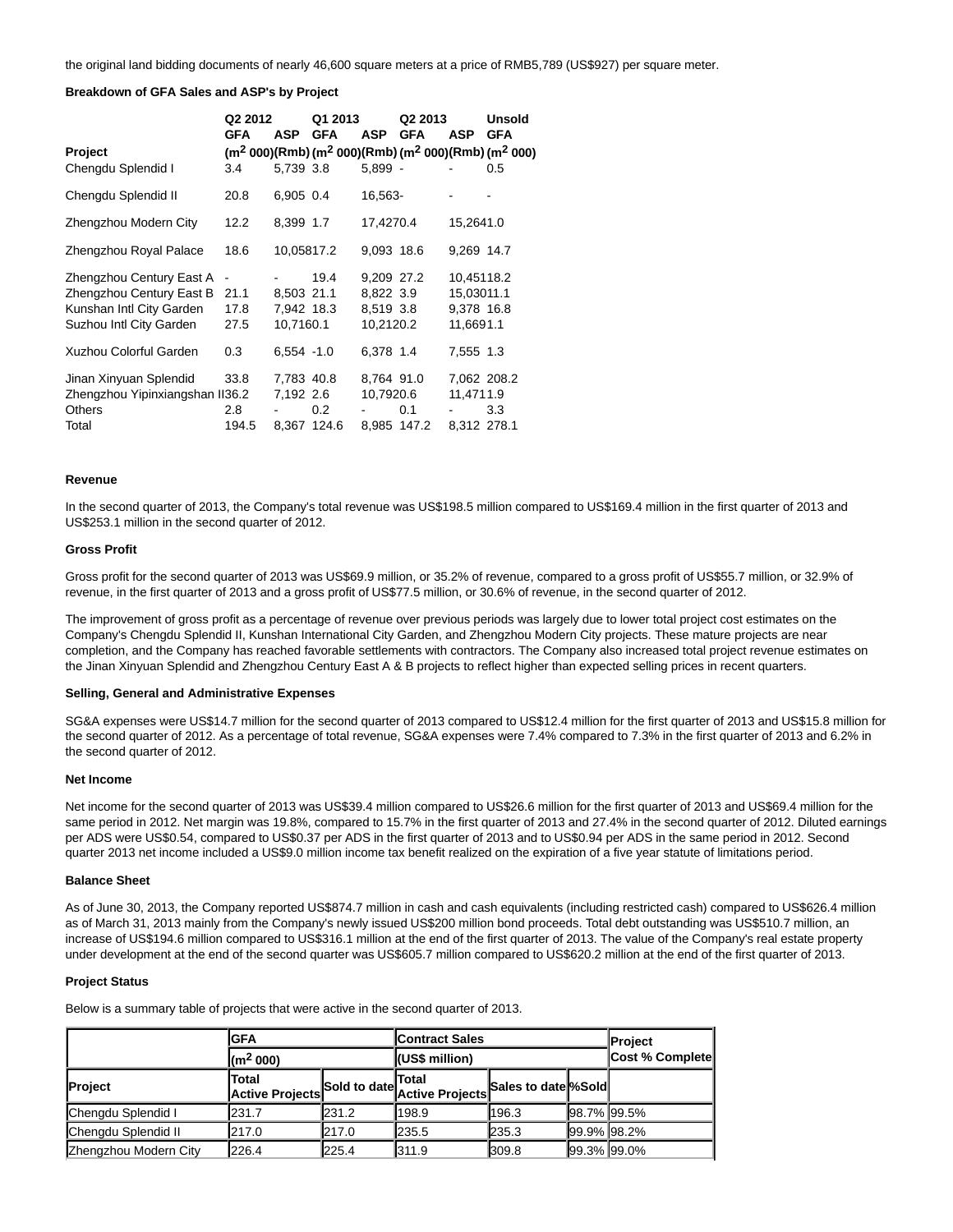| Zhengzhou Royal Palace            | 132.2   | 117.5   | 233.3   | 205.5   | 88.1% 80.2%  |
|-----------------------------------|---------|---------|---------|---------|--------------|
| Zhengzhou Century East A          | 77.3    | 59.1    | 122.0   | 91.9    | 75.3% 82.7%  |
| Zhengzhou Century East B          | 166.5   | 155.4   | 239.0   | 216.8   | 90.7% 86.9%  |
| Kunshan Intl City Garden          | 497.9   | 481.1   | 596.6   | 570.3   | 95.6% 99.4%  |
| Suzhou Intl City Garden           | 204.9   | 203.8   | 330.6   | 328.0   | 99.2% 99.8%  |
| <b>Xuzhou Colorful Garden</b>     | 101.8   | 100.5   | 120.7   | 119.3   | 98.8% 100.0% |
| Jinan Xinyuan Splendid            | 565.2   | 357     | 772.3   | 465.2   | 60.2% 75.6%  |
| Zhengzhou Yipinxiangshan II 198.2 |         | 196.3   | 235.2   | 232.2   | 98.7% 95.0%  |
| Others remaining GFA              | 3.3     |         |         |         |              |
| <b>Total active projects</b>      | 2.622.4 | 2,344.3 | 3,396.0 | 2,970.7 | 87.5% 90.4%  |

As of June 30, 2013, the Company's total sellable GFA was approximately 884,100 square meters for active projects and pre-revenue stage projects. Below is a summary of all projects at Xinyuan that are in the planning stage:

|                                                                        | <b>Unsold GFA</b><br>(m <sup>2</sup> 000) | Pre sales<br><b>Scheduled</b> |
|------------------------------------------------------------------------|-------------------------------------------|-------------------------------|
| Newly Acquired Zhengzhou Land <sub>207.4</sub><br>(Zhengzhou XIN City) |                                           | Q3 2013                       |
| Newly Acquired Xuzhou Land<br>(Xuzhou Colorful City)                   | 117.5                                     | Q4 2013                       |
| Newly Acquired Suzhou Land<br>(Suzhou XIN City)                        | 126.3                                     | Q3 2013                       |
| Newly Acquired Beijing Land<br>(Beijing Xindo Park)                    | 117.7                                     | Q4 2013                       |
| Newly Acquired New York Land                                           | 37.1                                      |                               |
| Total projects under planning                                          | 606.0                                     |                               |
| Total active projects                                                  | 278.1                                     |                               |
| <b>Total all Xinyuan projects</b>                                      | 884.1                                     |                               |
|                                                                        |                                           |                               |

## **Third Quarter and Full Year 2013 Outlook**

The Company projects higher sequential results in the third quarter of 2013 based on launch of presales activity on two new projects: Zhengzhou XIN City and Suzhou XIN City.

The Company expects third quarter contract sales to reach approximately US\$200 to US\$220 million. Third quarter revenue is expected to total US\$210 to US220 million while net income is projected at US\$25 to US\$30 million.

With the fourth quarter addition of Xuzhou Colorful City and Beijing Xindo Park to the Company's active project list, the Company has raised its full year 2013 financial forecast.

Contract sales for the full year 2013 are expected to exceed US\$880 million. Revenue under the percentage of completion method is expected to exceed US\$820 million while net income is expected to exceed US\$110 million for the year.

#### **Conference Call Information**

Xinyuan's management will host an earnings conference call on August 8th at 8:00 a.m. U.S. Eastern Time. Listeners may access the call by dialing 1-719-325-2448. A webcast will also be available through the Company's investor relations website a[t http://www.xyre.com.](http://us.lrd.yahoo.com/_ylt=Ap80_xO_7lLR2uOeK6cLmv2uMncA/SIG=10ponduvq/**http%3A/www.xyre.com/) Listeners may access the replay by dialing 1-858-384-5517, access code: 7709905.

#### **About Xinyuan Real Estate Co., Ltd.**

Xinyuan Real Estate Co., Ltd. ("Xinyuan") (NYSE: [XIN\)](file:///C:/Windows/Temp/ABCpdf/433555c1-1280-4944-a76f-9ef62abe72ef.html#financial-modal) is a developer of large scale, high quality residential real estate projects aimed at providing middle-income consumers with a comfortable and convenient community lifestyle. In China, Xinyuan primarily focuses its development projects in Tier II cities, including Hefei, Jinan, Kunshan, Suzhou, Zhengzhou, Xuzhou and Chengdu. The Company's U.S. development arm, XIN Development Group International, Inc. ("XIN") is a pioneer amongst Chinese real estate residential developers, entering the US market in 2012. Xinyuan is the first real estate developer from China to be listed on the New York Stock Exchange. For more information, please visi[t http://www.xyre.com.](http://www.xyre.com/)

## **Forward Looking Statements**

Certain statements in this press release constitute "forward-looking statements". These statements are made under the "safe harbor" provisions of the U.S. Private Securities Litigation Reform Act of 1995. These forward-looking statements can generally be identified by terminology such as "will," "expects," "anticipates," "future," "intends," "plans," "believes," "estimates" and similar statements. Statements that are not historical statements are forward-looking statements. Forward-looking statements involve inherent risks and uncertainties that could cause actual results to differ materially from those projected or anticipated, including, but not limited to, our ability to continue to implement our business model successfully; our ability to secure adequate financing for our project development; our ability to successfully sell or complete our property projects under construction and planning; our ability to enter into new geographic markets and expand our operations; the marketing and sales ability of our third-party sales agents; the performance of our third-party contractors; the impact of laws, regulations and policies relating to real estate developers and the real estate industry in China and, to the extent we expand operations into other countries, such as the U.S., the laws, regulations and policies of such countries; our ability to obtain permits and licenses to carry on our business in compliance with applicable laws and regulations; competition from other real estate developers; the growth of the real estate industry in China, particularly Tier II and Tier III cities, and in our targeted areas in the U.S.; fluctuations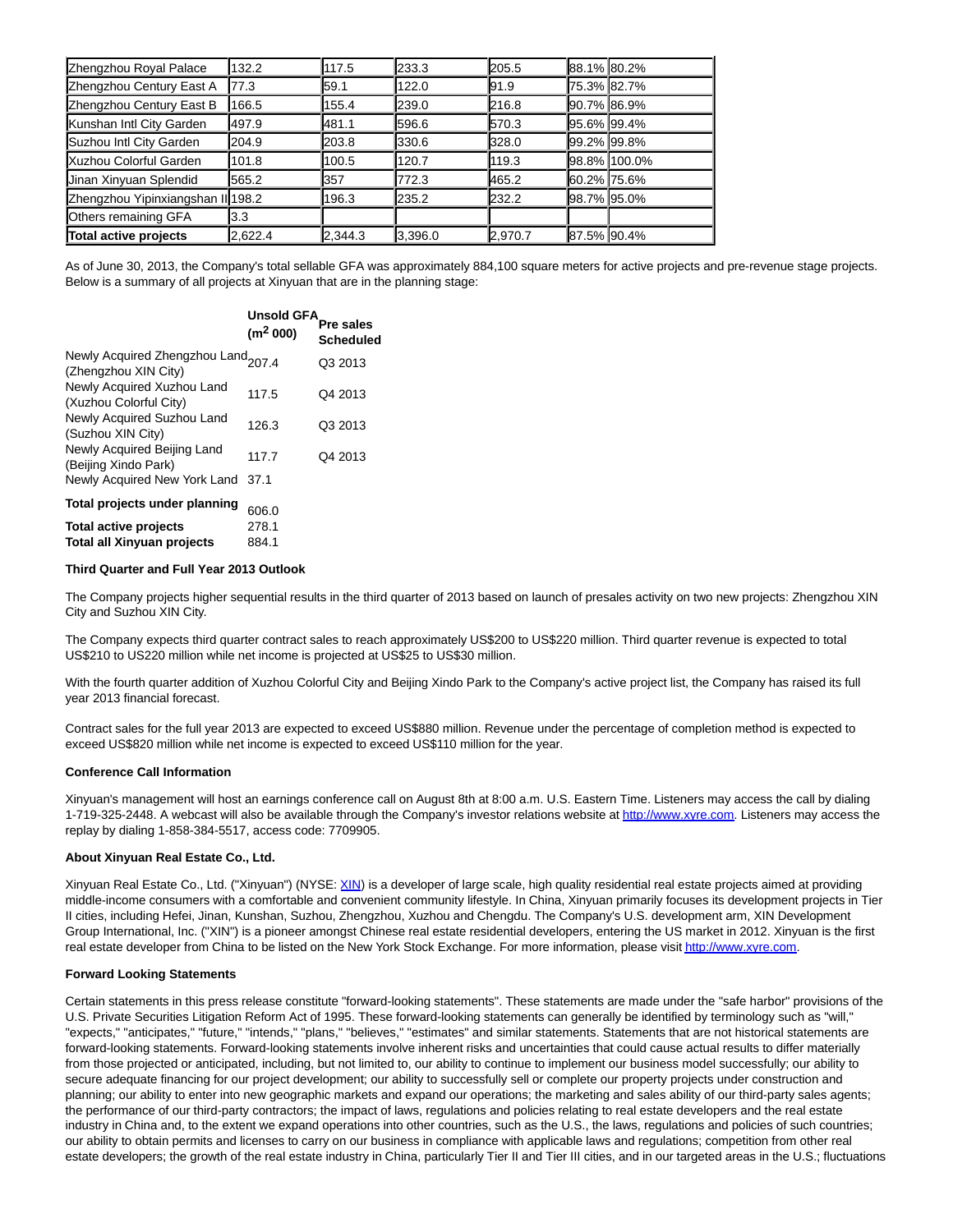in general economic and business conditions in China, and, to the extent we expand operation into other countries, such as the U.S., the general economic and business conditions in such countries; and other risks outlined in our public filings with the Securities and Exchange Commission, including our annual report on Form 20-F for the year ended December 31, 2012. Except as required by law, we undertake no obligation to update or review publicly any forward-looking statements, whether as a result of new information, future events or otherwise, after the date on which the statement is made.

# **Notes to Unaudited Financial Information**

This release contains unaudited financial information which is subject to year end audit adjustments. Adjustments to the financial statements may be identified when the audit work is completed, which could result in significant differences between our audited financial statements and this unaudited financial information.

For more information, please contact:

## **In China:**

Mr. Tom Gurnee Chief Financial Officer Tel: +86 (10) 8588-9390 Email: tom.gurnee@xyre.com

Ms. Helen Zhang Financial Controller Tel: +86 (10) 8588-9255 Email: yuan.z@xyre.com

ICR, LLC In U.S.: +1-646-308-1472 In China: +86 (10) 6583-7511 Email: William.zima@icrinc.com

# **XINYUAN REAL ESTATE CO., LTD. AND ITS SUBSIDIARIES UNAUDITED CONDENSED CONSOLIDATED STATEMENTS OF OPERATIONS (All US\$ amounts and number of shares data in thousands, except per share data)**

|                                                                                            | <b>Three months ended</b> |                            |                                             |  |
|--------------------------------------------------------------------------------------------|---------------------------|----------------------------|---------------------------------------------|--|
|                                                                                            | <b>June 30,</b><br>2013   | March 31, June 30,<br>2013 | 2012<br>(unaudited) (unaudited) (unaudited) |  |
|                                                                                            |                           |                            |                                             |  |
| <b>Total revenue</b>                                                                       | 198,484                   | 169,429                    | 253,059                                     |  |
| <b>Total cost of revenue</b><br><b>Gross profit</b>                                        | (128, 598)<br>69,886      | (113, 762)<br>55,667       | (175, 569)<br>77,490                        |  |
| Selling and distribution expenses<br>General and administrative expenses                   | (2,860)<br>(11, 877)      | (2,788)<br>(9,574)         | (4,825)<br>(10, 974)                        |  |
| <b>Operating income</b>                                                                    | 55,149                    | 43,305                     | 61,691                                      |  |
| Interest income                                                                            | 2,877                     | 1,635                      | 1,923                                       |  |
| Interest expense                                                                           | (4,844)                   |                            | Ξ                                           |  |
| Income from operations before income taxes                                                 | 53,182                    | 44,940                     | 63,614                                      |  |
| Income taxes                                                                               | (13, 820)                 | (18, 325)                  | 5,752                                       |  |
| <b>Net income</b>                                                                          | 39,362                    | 26,615                     | 69,366                                      |  |
| Net income attributable to non-controlling interest                                        |                           |                            | 410                                         |  |
| Net income attributable to Xinyuan Real Estate Co. <sub>139,362</sub><br>Ltd. shareholders |                           | 26,615                     | 68,956                                      |  |
| <b>Earnings per ADS:</b>                                                                   |                           |                            |                                             |  |
| Basic                                                                                      | 0.55                      | 0.37                       | 0.95                                        |  |
| <b>Diluted</b>                                                                             | 0.54                      | 0.37                       | 0.94                                        |  |
| ADS used in computation:                                                                   |                           |                            |                                             |  |
| Basic                                                                                      | 71,256                    | 71,043                     | 72,955                                      |  |
| <b>Diluted</b>                                                                             | 72,242                    | 72,292                     | 73,480                                      |  |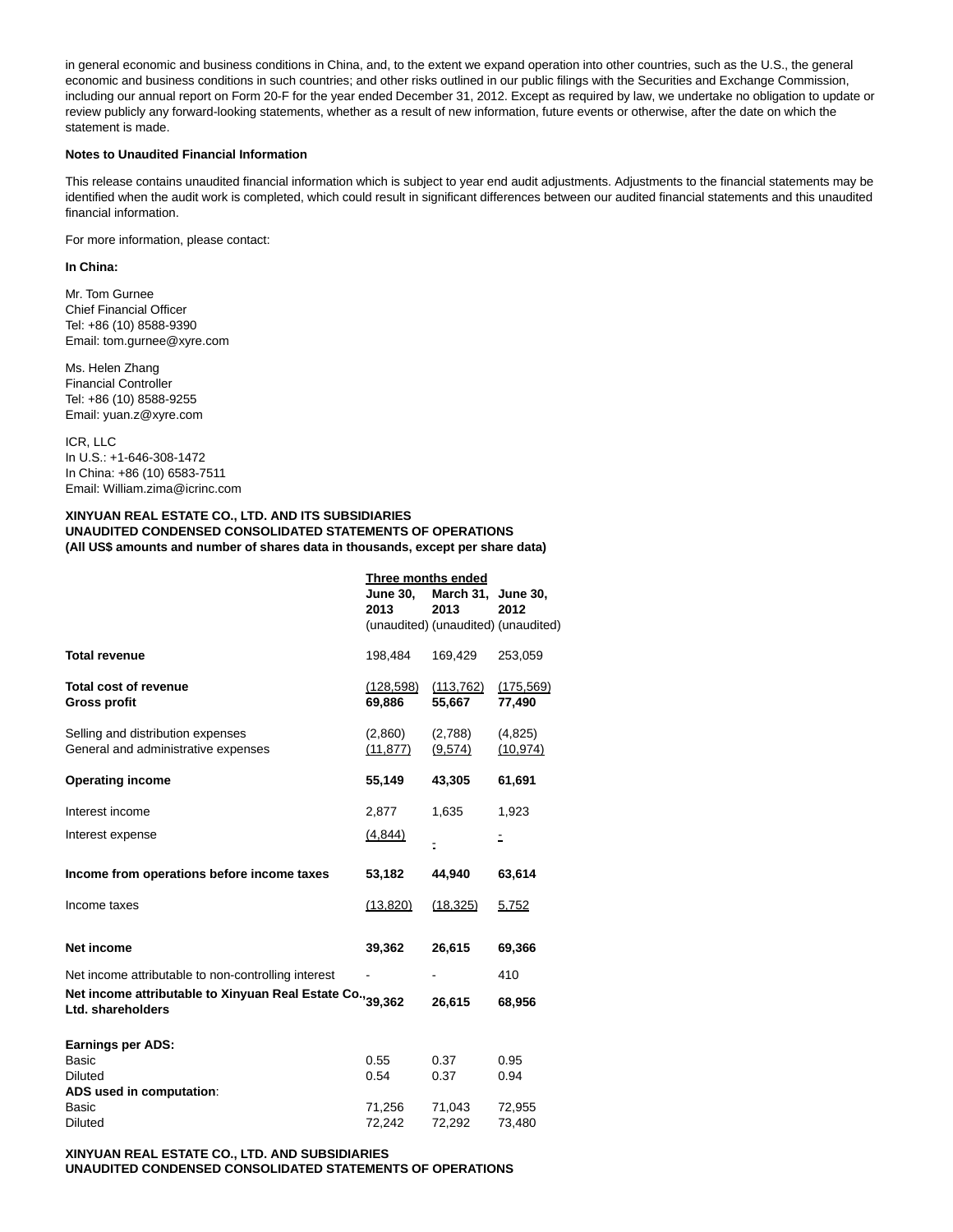**(All US\$ amounts and number of shares data in thousands, except per share data)**

# **Six months ended**

|                                                               | <b>June 30,</b><br>2013<br>(unaudited) | <b>June 30,</b><br>2012<br>(unaudited) |
|---------------------------------------------------------------|----------------------------------------|----------------------------------------|
| Revenue                                                       | 367,913                                | 425,643                                |
| Cost of revenue<br><b>Gross profit</b>                        | (242, 360)<br>125,553                  | (298, 926)<br>126,717                  |
| Selling expenses<br>General and administrative expenses       | (5,648)<br>(21, 451)                   | (8, 297)<br>(19, 467)                  |
| <b>Operating income</b>                                       | 98,454                                 | 98,953                                 |
| Interest income<br>Interest expense                           | 4,512<br>(4,844)                       | 3,251<br>Ξ                             |
| Income from operations before income taxes                    | 98,122                                 | 102,204                                |
| Income taxes                                                  | (32, 145)                              | (9,593)                                |
| Net income                                                    | 65,977                                 | 92,611                                 |
| Less: net income attributable to non-controlling interest     | $\overline{\phantom{0}}$               | 1,111                                  |
| Net income attributable to shareholders                       | 65,977                                 | 91,500                                 |
| Earnings per share:                                           |                                        |                                        |
| <b>Basic</b><br><b>Diluted</b><br>Shares used in computation: | 0.93<br>0.91                           | 1.25<br>1.25                           |
| Basic<br><b>Diluted</b>                                       | 71,219<br>72,314                       | 72,945<br>73,200                       |

# **XINYUAN REAL ESTATE CO., LTD. AND ITS SUBSIDIARIES CONDENSED CONSOLIDATED BALANCE SHEETS (All US\$ amounts and number of shares data in thousands)**

|                                            | <b>June 30,</b><br>2013 | 2013<br>(unaudited) (unaudited) (audited) | March 31, December 31,<br>2012 |
|--------------------------------------------|-------------------------|-------------------------------------------|--------------------------------|
| <b>ASSETS</b>                              |                         |                                           |                                |
| <b>Current assets</b>                      |                         |                                           |                                |
| Cash and cash equivalents                  | 635,800                 | 442,122                                   | 496,205                        |
| Restricted cash                            | 238,926                 | 184,260                                   | 145,730                        |
| Accounts receivable                        | 2,312                   | 4,612                                     | 3,076                          |
| Other receivables                          | 11,445                  | 9,103                                     | 27,413                         |
| Other deposits and prepayments             | 231,289                 | 212,071                                   | 105,427                        |
| Advances to suppliers                      | 18,597                  | 17,206                                    | 11,028                         |
| Real estate property held for sale         | 6,498                   | 10,313                                    | 11,191                         |
| Real estate property development completed | 4,780                   | 2,011                                     | 3,158                          |
| Real estate property under development     | 605,673                 | 620,168                                   | 722,819                        |
| Other current assets                       |                         | Z                                         | 295                            |
| <b>Total current assets</b>                | 1,755,320               | <u>1,501,873</u>                          | 1,526,342                      |
| Real estate properties held for lease, net | 16,360                  | 22,894                                    | 23,204                         |
| Property and equipment, net                | 1,850                   | 1,571                                     | 1,576                          |
| Restricted deposit                         | 11,362                  | 11,198                                    | 11,169                         |
| Other long-term investment                 | 247                     | 242                                       | 242                            |
| Deferred tax asset                         | 1,242                   | 1,660                                     | 1,599                          |
| Deferred charges                           | 4,834                   |                                           |                                |